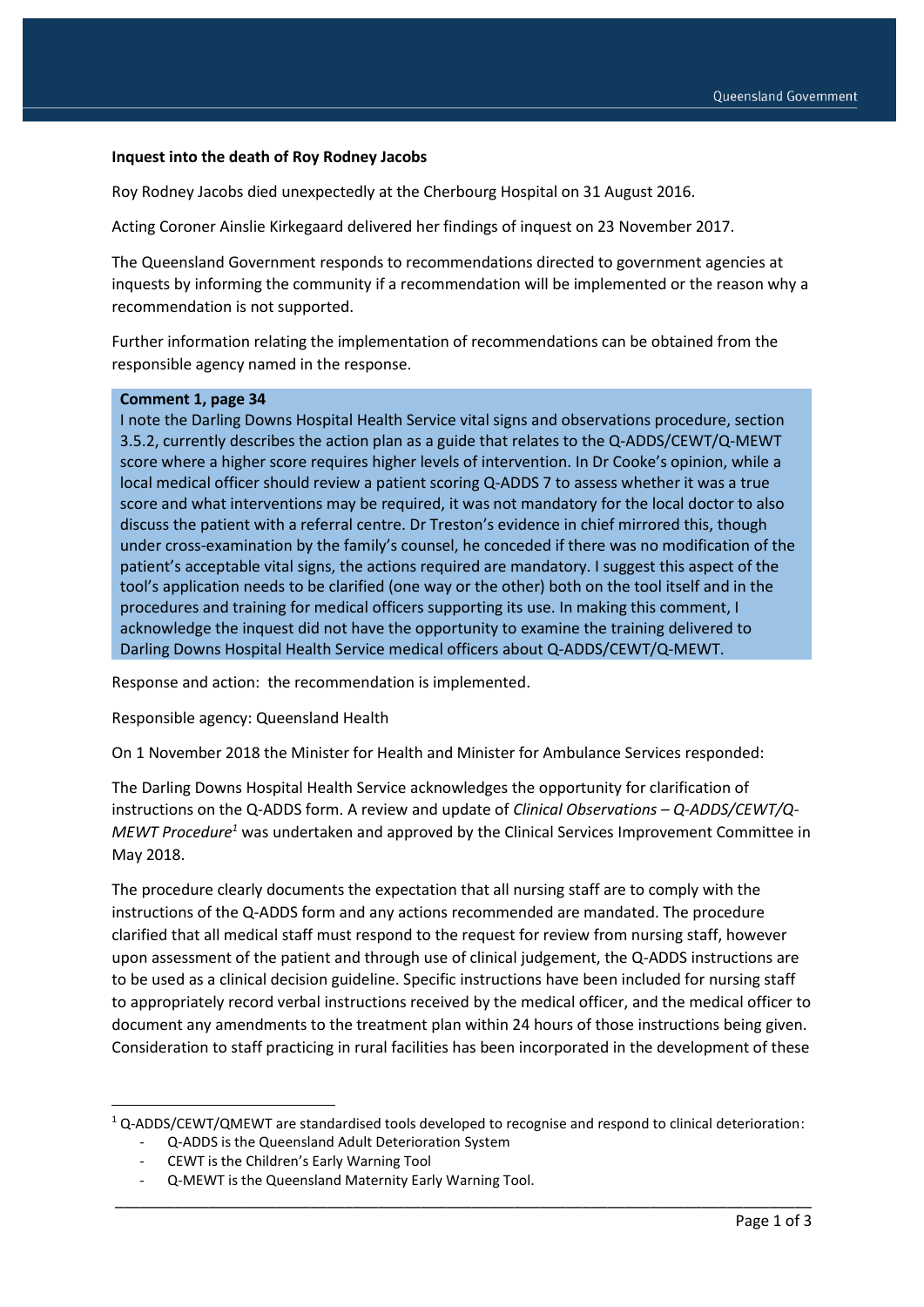## instructions.

The clinical governance of the Q-ADDS tool is held by the Department of Health Patient Safety and Quality Improvement Service and is reviewed periodically and currently under validation study.

### **Comment 2, page 35**

I acknowledge the benefit of online training as a means of providing consistent, current and evidence-based information to a large workforce dispersed across large geographical areas. The development and evaluation of training content and training delivery methods is an industry in itself so I do not propose to make a prescriptive recommendation about either aspect. However, I strongly encourage the Darling Downs Hospital Health Service to ensure ongoing review of the content, and evaluation of the effectiveness of its procedures and training for all clinical staff in early assessment and response to clinical deterioration, with reference to the issues arising from this and previous inquests.

Response and action: the recommendation is implemented.

# Responsible agency: Queensland Health

On 1 November 2018 the Minister for Health and Minister for Ambulance Services responded:

The benefits and drawbacks to online education is acknowledged. Given the importance of assessment and response to clinical deterioration for all clinical staff, the Darling Downs Hospital Health Service reviewed and updated the content of the Queensland Adult Deterioration Detection System (Q-ADDs) learning module. These improvements include clarification of the use of the Q-ADDs form as well as additional paediatric and midwifery components.

The effectiveness of this training is measured with a routine competency assessment for clinical staff which is built into the module. The competency assessment process occurs annually for nursing staff and on induction for medical staff as well as annual basic life support training and regular emergency medicine education and training programs which are conducted face to face and includes practical application of the Q-ADDS document.

Clinical facilitators are required to inspect the quality of Q-ADDS completion in their units daily to ensure staff meet requirements. Ongoing review of online learning modules occurs based on feedback from staff and results of competency assessments.

### **Comment 3, page 33**

Ms Nagel advised the [training] module should take 25 minutes to complete. However, she acknowledged it is possible for users to skip the video. This is consistent with the Cherbourg Hospital training records which show some staff having completed it in as little as five minutes. Having viewed the complete module, I consider the video component to be the most instructive part. I am concerned that the module would be of limited utility to users who skip the video. Ms Nagel's evidence indicated there are currently no plans to address this – there should be.

Response and action: the recommendation is implemented.

Responsible agency: Queensland Health

On 1 November 2018 the Minister for Health and Minister for Ambulance Services responded:

The Darling Downs Hospital Health Service acknowledges the concern regarding the ability to skip the video component of the training module, particularly as this contains the most useful content. In light of the evidence that staff are completing this module in shorter than expected times, the

\_\_\_\_\_\_\_\_\_\_\_\_\_\_\_\_\_\_\_\_\_\_\_\_\_\_\_\_\_\_\_\_\_\_\_\_\_\_\_\_\_\_\_\_\_\_\_\_\_\_\_\_\_\_\_\_\_\_\_\_\_\_\_\_\_\_\_\_\_\_\_\_\_\_\_\_\_\_\_\_\_\_